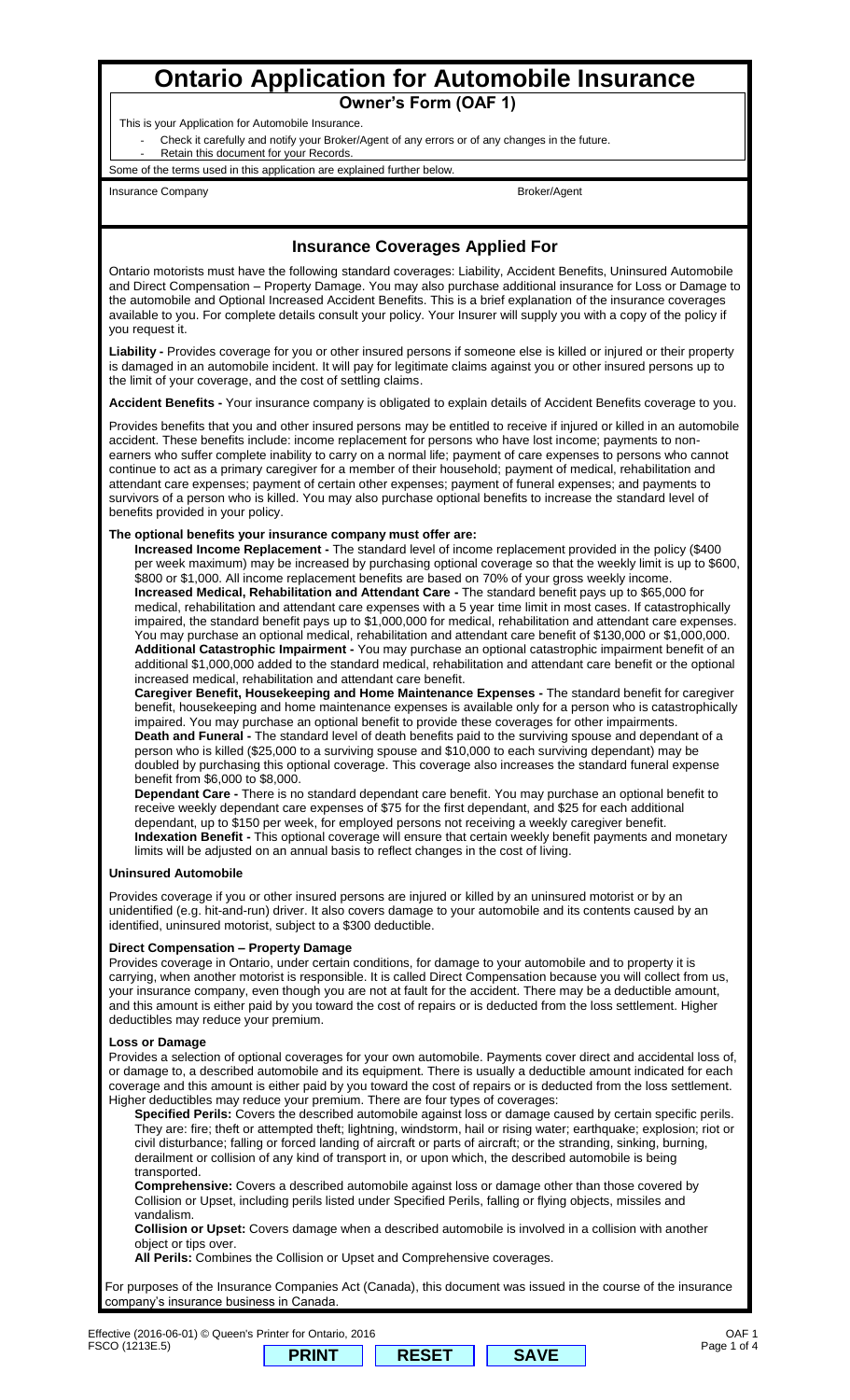|                                               |                                      |                            |                                                    |                                    |  | Owner's Form (OAF 1)                                                                                                          |               |                                                                              |             | <b>Ontario Application for Automobile Insurance</b> |              |                                                                                                                                               |             |                                          |                                             | Policy No. Assigned                     |                    |                                                                                                                                                                                                                                                                                                                                                                                                                                                                                                                                                                                                                                                                                                                                                                                                                                                                                                                                                                                                                                                                                                                                                                                                                              |                                                                 |                                              |                                                                |                                       |                                                           |                                 |
|-----------------------------------------------|--------------------------------------|----------------------------|----------------------------------------------------|------------------------------------|--|-------------------------------------------------------------------------------------------------------------------------------|---------------|------------------------------------------------------------------------------|-------------|-----------------------------------------------------|--------------|-----------------------------------------------------------------------------------------------------------------------------------------------|-------------|------------------------------------------|---------------------------------------------|-----------------------------------------|--------------------|------------------------------------------------------------------------------------------------------------------------------------------------------------------------------------------------------------------------------------------------------------------------------------------------------------------------------------------------------------------------------------------------------------------------------------------------------------------------------------------------------------------------------------------------------------------------------------------------------------------------------------------------------------------------------------------------------------------------------------------------------------------------------------------------------------------------------------------------------------------------------------------------------------------------------------------------------------------------------------------------------------------------------------------------------------------------------------------------------------------------------------------------------------------------------------------------------------------------------|-----------------------------------------------------------------|----------------------------------------------|----------------------------------------------------------------|---------------------------------------|-----------------------------------------------------------|---------------------------------|
| New policy                                    | Company bill<br>Replacing Policy No. |                            |                                                    |                                    |  |                                                                                                                               |               | Other (specify)<br>Language Preferred<br>Broker/Agent bill<br>English French |             |                                                     |              |                                                                                                                                               |             |                                          |                                             |                                         |                    |                                                                                                                                                                                                                                                                                                                                                                                                                                                                                                                                                                                                                                                                                                                                                                                                                                                                                                                                                                                                                                                                                                                                                                                                                              |                                                                 |                                              |                                                                |                                       |                                                           |                                 |
| Insurance Company (Insurer)                   |                                      |                            |                                                    |                                    |  |                                                                                                                               |               |                                                                              |             |                                                     |              |                                                                                                                                               |             |                                          | Broker/Agent                                |                                         |                    |                                                                                                                                                                                                                                                                                                                                                                                                                                                                                                                                                                                                                                                                                                                                                                                                                                                                                                                                                                                                                                                                                                                                                                                                                              |                                                                 |                                              |                                                                |                                       |                                                           |                                 |
|                                               |                                      |                            |                                                    |                                    |  | <b>Applicant's Name &amp; Primary Address</b>                                                                                 |               |                                                                              |             |                                                     |              |                                                                                                                                               |             |                                          |                                             | Lessor (if applicable)                  |                    |                                                                                                                                                                                                                                                                                                                                                                                                                                                                                                                                                                                                                                                                                                                                                                                                                                                                                                                                                                                                                                                                                                                                                                                                                              |                                                                 |                                              |                                                                |                                       | <b>Broker Code:</b>                                       |                                 |
| Name and Address                              |                                      |                            |                                                    |                                    |  | "Primary Address" means address where applicant normally resides.                                                             |               |                                                                              |             |                                                     |              |                                                                                                                                               |             |                                          | Name and Address                            |                                         |                    |                                                                                                                                                                                                                                                                                                                                                                                                                                                                                                                                                                                                                                                                                                                                                                                                                                                                                                                                                                                                                                                                                                                                                                                                                              |                                                                 |                                              |                                                                |                                       |                                                           |                                 |
|                                               |                                      |                            |                                                    |                                    |  |                                                                                                                               |               |                                                                              |             |                                                     |              |                                                                                                                                               |             |                                          |                                             |                                         |                    |                                                                                                                                                                                                                                                                                                                                                                                                                                                                                                                                                                                                                                                                                                                                                                                                                                                                                                                                                                                                                                                                                                                                                                                                                              |                                                                 |                                              |                                                                |                                       |                                                           |                                 |
|                                               |                                      |                            |                                                    |                                    |  |                                                                                                                               |               |                                                                              | Postal Code |                                                     |              |                                                                                                                                               |             |                                          |                                             |                                         |                    |                                                                                                                                                                                                                                                                                                                                                                                                                                                                                                                                                                                                                                                                                                                                                                                                                                                                                                                                                                                                                                                                                                                                                                                                                              |                                                                 |                                              | Postal Code                                                    |                                       |                                                           |                                 |
| Phone No. Home<br>2<br><b>Effective Date:</b> |                                      |                            |                                                    |                                    |  | Policy Period (all times are local times at the applicant's address shown above)<br>Year                                      | Month         | Work                                                                         | Day         | Time:                                               |              |                                                                                                                                               | a.m. $\Box$ |                                          | Phone No.<br>Expiry Date:                   |                                         |                    | Year                                                                                                                                                                                                                                                                                                                                                                                                                                                                                                                                                                                                                                                                                                                                                                                                                                                                                                                                                                                                                                                                                                                                                                                                                         | Fax<br>Month                                                    | Day                                          | Time::                                                         |                                       |                                                           |                                 |
| 3<br>Auto                                     |                                      | Model                      |                                                    |                                    |  |                                                                                                                               | $p.m.$ $\Box$ |                                                                              |             |                                                     |              | Described Automobile - Each automobile will be used primarily in the vicinity of the applicant's address, unless otherwise stated in Remarks. |             |                                          |                                             |                                         | No. of Cylinders   |                                                                                                                                                                                                                                                                                                                                                                                                                                                                                                                                                                                                                                                                                                                                                                                                                                                                                                                                                                                                                                                                                                                                                                                                                              |                                                                 | at 12:01 a.m.<br>Gross Vehicle Weight Rating |                                                                |                                       |                                                           |                                 |
| No.<br>1.                                     |                                      | Make or Trade Name<br>Year |                                                    |                                    |  | Model                                                                                                                         |               |                                                                              |             |                                                     | Body Type    |                                                                                                                                               |             |                                          | or Engine Size                              |                                         |                    | $[$ $]$ Lbs $[$ $]$ Kg                                                                                                                                                                                                                                                                                                                                                                                                                                                                                                                                                                                                                                                                                                                                                                                                                                                                                                                                                                                                                                                                                                                                                                                                       |                                                                 |                                              |                                                                |                                       |                                                           |                                 |
| 2.<br>3.                                      |                                      |                            |                                                    |                                    |  |                                                                                                                               |               |                                                                              |             |                                                     |              |                                                                                                                                               |             |                                          |                                             |                                         |                    |                                                                                                                                                                                                                                                                                                                                                                                                                                                                                                                                                                                                                                                                                                                                                                                                                                                                                                                                                                                                                                                                                                                                                                                                                              |                                                                 |                                              |                                                                |                                       |                                                           |                                 |
| Auto<br>No                                    |                                      |                            |                                                    |                                    |  | Vehicle Identification No. (Serial No.)                                                                                       |               |                                                                              |             |                                                     | Owned?       | Leased?                                                                                                                                       | Year        | Month                                    | Purchased/Leased<br>New?                    | Used?                                   |                    | Purchase Price<br>(including options &<br>taxes)                                                                                                                                                                                                                                                                                                                                                                                                                                                                                                                                                                                                                                                                                                                                                                                                                                                                                                                                                                                                                                                                                                                                                                             | Pleasure                                                        |                                              | Commute<br>One - Wav                                           | <b>Business Use</b><br>%*(see Note 1) | Automobile Use (*Give details in Remarks section)<br>Farm | Commercial*                     |
| 1.<br>2.                                      |                                      |                            |                                                    |                                    |  |                                                                                                                               |               |                                                                              |             |                                                     |              |                                                                                                                                               |             |                                          |                                             |                                         |                    |                                                                                                                                                                                                                                                                                                                                                                                                                                                                                                                                                                                                                                                                                                                                                                                                                                                                                                                                                                                                                                                                                                                                                                                                                              |                                                                 |                                              | km<br>km                                                       |                                       | $\frac{1}{2}$<br>%                                        |                                 |
| 3.                                            |                                      |                            |                                                    |                                    |  |                                                                                                                               |               |                                                                              |             |                                                     |              |                                                                                                                                               |             |                                          |                                             |                                         |                    |                                                                                                                                                                                                                                                                                                                                                                                                                                                                                                                                                                                                                                                                                                                                                                                                                                                                                                                                                                                                                                                                                                                                                                                                                              |                                                                 |                                              | km                                                             |                                       | Modified/Customized                                       |                                 |
| Auto<br>No.<br>1.                             |                                      |                            | <b>Estimated Annual</b><br><b>Driving Distance</b> | km                                 |  | Is any automobile used for car pooling?<br>Yes <sup>No</sup>                                                                  |               |                                                                              |             | If Yes, give no. of Passengers and Details          |              |                                                                                                                                               | Gas         | Diesel                                   | Type of Fuel Used<br>If other, give details |                                         |                    | Yes <sup>n</sup> No                                                                                                                                                                                                                                                                                                                                                                                                                                                                                                                                                                                                                                                                                                                                                                                                                                                                                                                                                                                                                                                                                                                                                                                                          | Unrepaired Damage?<br>(If Yes, give details in Remarks section) |                                              |                                                                | $Yes$ No                              | (See Note 2)                                              |                                 |
| 2.                                            |                                      |                            |                                                    | km                                 |  | $Yes \Box No \Box$                                                                                                            |               |                                                                              |             |                                                     |              |                                                                                                                                               |             |                                          |                                             |                                         |                    | $Yes \Box No \Box$                                                                                                                                                                                                                                                                                                                                                                                                                                                                                                                                                                                                                                                                                                                                                                                                                                                                                                                                                                                                                                                                                                                                                                                                           |                                                                 |                                              |                                                                | $Yes \Box No \Box$                    |                                                           |                                 |
| 3.<br>Auto                                    |                                      |                            |                                                    | km                                 |  | Yes No                                                                                                                        |               |                                                                              |             |                                                     |              |                                                                                                                                               |             |                                          |                                             |                                         |                    | Yes <sup>In</sup> No                                                                                                                                                                                                                                                                                                                                                                                                                                                                                                                                                                                                                                                                                                                                                                                                                                                                                                                                                                                                                                                                                                                                                                                                         |                                                                 |                                              |                                                                | Yes <sup>No</sup>                     |                                                           |                                 |
| No.<br>1.                                     |                                      |                            |                                                    | Lienholder Name & Postal Address   |  |                                                                                                                               |               |                                                                              |             |                                                     |              |                                                                                                                                               |             |                                          |                                             |                                         |                    |                                                                                                                                                                                                                                                                                                                                                                                                                                                                                                                                                                                                                                                                                                                                                                                                                                                                                                                                                                                                                                                                                                                                                                                                                              |                                                                 |                                              |                                                                |                                       |                                                           |                                 |
| 2.<br>3.                                      |                                      |                            |                                                    |                                    |  |                                                                                                                               |               |                                                                              |             |                                                     |              |                                                                                                                                               |             |                                          |                                             |                                         |                    |                                                                                                                                                                                                                                                                                                                                                                                                                                                                                                                                                                                                                                                                                                                                                                                                                                                                                                                                                                                                                                                                                                                                                                                                                              |                                                                 |                                              |                                                                |                                       |                                                           |                                 |
|                                               |                                      |                            |                                                    |                                    |  | s Is the applicant both the Registered Owner and the Actual Owner of the described automobile(s)?                             |               |                                                                              |             |                                                     |              |                                                                                                                                               |             | $Yes \Box No \Box$                       |                                             | If No, give details in Remarks section. |                    |                                                                                                                                                                                                                                                                                                                                                                                                                                                                                                                                                                                                                                                                                                                                                                                                                                                                                                                                                                                                                                                                                                                                                                                                                              |                                                                 |                                              |                                                                |                                       |                                                           |                                 |
|                                               |                                      |                            |                                                    |                                    |  | Total number of automobiles in the household or business.                                                                     |               |                                                                              |             |                                                     |              |                                                                                                                                               |             |                                          |                                             |                                         |                    | Will any of the described automobiles be rented or leased to others, or used to carry passengers for compensation or hire, or haul a trailer, or carry explosives or radioactive material?                                                                                                                                                                                                                                                                                                                                                                                                                                                                                                                                                                                                                                                                                                                                                                                                                                                                                                                                                                                                                                   |                                                                 |                                              | $Yes \Box No \Box$                                             |                                       |                                                           |                                 |
| 4                                             |                                      |                            |                                                    |                                    |  |                                                                                                                               |               |                                                                              |             |                                                     |              |                                                                                                                                               |             |                                          |                                             |                                         |                    | Driver Information – List all drivers of the described automobile(s) in the household or business.                                                                                                                                                                                                                                                                                                                                                                                                                                                                                                                                                                                                                                                                                                                                                                                                                                                                                                                                                                                                                                                                                                                           |                                                                 | Date of Birth                                |                                                                |                                       |                                                           |                                 |
| <b>Driver</b><br>No.                          |                                      |                            |                                                    |                                    |  |                                                                                                                               |               |                                                                              |             |                                                     |              |                                                                                                                                               |             |                                          |                                             |                                         |                    |                                                                                                                                                                                                                                                                                                                                                                                                                                                                                                                                                                                                                                                                                                                                                                                                                                                                                                                                                                                                                                                                                                                                                                                                                              |                                                                 |                                              |                                                                |                                       |                                                           |                                 |
|                                               |                                      |                            |                                                    |                                    |  | Name as shown on Driver's Licence                                                                                             |               |                                                                              |             |                                                     |              |                                                                                                                                               |             |                                          |                                             | Driver's Licence Number                 |                    |                                                                                                                                                                                                                                                                                                                                                                                                                                                                                                                                                                                                                                                                                                                                                                                                                                                                                                                                                                                                                                                                                                                                                                                                                              | Year                                                            | Month                                        | Day                                                            | Sex                                   |                                                           | <b>Marital Status</b>           |
| 1.<br>2.                                      |                                      |                            |                                                    |                                    |  |                                                                                                                               |               |                                                                              |             |                                                     |              |                                                                                                                                               |             |                                          |                                             |                                         |                    |                                                                                                                                                                                                                                                                                                                                                                                                                                                                                                                                                                                                                                                                                                                                                                                                                                                                                                                                                                                                                                                                                                                                                                                                                              |                                                                 |                                              |                                                                |                                       |                                                           |                                 |
| 3.                                            |                                      |                            |                                                    |                                    |  |                                                                                                                               |               |                                                                              |             |                                                     |              |                                                                                                                                               |             |                                          |                                             |                                         |                    |                                                                                                                                                                                                                                                                                                                                                                                                                                                                                                                                                                                                                                                                                                                                                                                                                                                                                                                                                                                                                                                                                                                                                                                                                              |                                                                 |                                              |                                                                |                                       |                                                           |                                 |
| 4.<br>Driver                                  |                                      |                            |                                                    | <b>Driver Training Certificate</b> |  | Date First Licensed in Canada or U.S.                                                                                         |               |                                                                              |             |                                                     |              |                                                                                                                                               |             |                                          |                                             |                                         |                    |                                                                                                                                                                                                                                                                                                                                                                                                                                                                                                                                                                                                                                                                                                                                                                                                                                                                                                                                                                                                                                                                                                                                                                                                                              |                                                                 |                                              | Are any other persons in the                                   |                                       | Do any drivers qualify for                                |                                 |
| No.                                           |                                      |                            | Attached?                                          |                                    |  | Class                                                                                                                         |               | (Class G or equivalent)<br>Year                                              |             | Month                                               |              | Other class of licence, if any<br>Class                                                                                                       | Year        | Month                                    |                                             | Auto. 1                                 | Auto. 2            | Percentage Use by Each Driver<br>Auto. 3                                                                                                                                                                                                                                                                                                                                                                                                                                                                                                                                                                                                                                                                                                                                                                                                                                                                                                                                                                                                                                                                                                                                                                                     |                                                                 |                                              | household or business<br>licensed to drive?                    |                                       | Retiree Discount?<br>(See Note 3)                         |                                 |
| 1.                                            |                                      |                            | $Yes \blacksquare No \blacksquare$                 |                                    |  |                                                                                                                               |               |                                                                              |             |                                                     |              |                                                                                                                                               |             |                                          |                                             |                                         |                    |                                                                                                                                                                                                                                                                                                                                                                                                                                                                                                                                                                                                                                                                                                                                                                                                                                                                                                                                                                                                                                                                                                                                                                                                                              |                                                                 |                                              |                                                                |                                       | Yes <sup>No</sup>                                         |                                 |
| 2.                                            |                                      |                            | $Yes \Box No \Box$                                 |                                    |  |                                                                                                                               |               |                                                                              |             |                                                     |              |                                                                                                                                               |             |                                          |                                             |                                         |                    |                                                                                                                                                                                                                                                                                                                                                                                                                                                                                                                                                                                                                                                                                                                                                                                                                                                                                                                                                                                                                                                                                                                                                                                                                              |                                                                 |                                              | $Yes \Box No \Box$                                             |                                       | $Yes$ No                                                  |                                 |
| 3.                                            |                                      |                            | $Yes \blacksquare No \blacksquare$                 |                                    |  |                                                                                                                               |               |                                                                              |             |                                                     |              |                                                                                                                                               |             |                                          |                                             |                                         |                    |                                                                                                                                                                                                                                                                                                                                                                                                                                                                                                                                                                                                                                                                                                                                                                                                                                                                                                                                                                                                                                                                                                                                                                                                                              |                                                                 |                                              | If yes, provide complete<br>details in the Remarks<br>section. |                                       | $Yes \t\nNo \t\n$                                         |                                 |
| 4.<br><b>Special Notes:</b>                   |                                      |                            | $Yes \Box No \Box$                                 |                                    |  |                                                                                                                               |               |                                                                              |             |                                                     |              |                                                                                                                                               |             |                                          |                                             |                                         |                    |                                                                                                                                                                                                                                                                                                                                                                                                                                                                                                                                                                                                                                                                                                                                                                                                                                                                                                                                                                                                                                                                                                                                                                                                                              |                                                                 |                                              |                                                                |                                       | $Yes \blacksquare No \blacksquare$                        |                                 |
|                                               |                                      |                            |                                                    |                                    |  | electronic accessories and equipment.<br>a declaration to confirm this.                                                       |               |                                                                              |             |                                                     |              |                                                                                                                                               |             |                                          |                                             |                                         |                    | Note 1: Business Use % - State the usual percentage of annual driving distance that is for business use. (Enter 0 if there is no business use)<br>Note 2: Modified/customized includes changes, other than repairs or restorations that affect the original manufacturer's design specifications or increase<br>the value of the automobile. These may include, but are not limited to: engine modifications; paint changes; non-factory installed wheels, tires and<br>electronic accessories and equipment, etc. If you are insured for "Loss or Damage Coverage", there is a \$1500 limit on non-factory installed<br>Note 3: Retiree Discount – You may be entitled to a discount if you are the principal operator of a described automobile, are retired, have not been<br>employed for 26 weeks or more in the last 52 weeks, do not earn or receive income from any office or employment, are not engaged in any<br>professional occupation and are not operating a business. To qualify, you must be at least age 65, or receiving a pension under the Canada<br>Pension Plan, the Quebec Pension Plan, or a pension registered under the Income Tax Act. If you qualify, your broker or agent will ask you to sign |                                                                 |                                              |                                                                |                                       |                                                           |                                 |
|                                               |                                      |                            |                                                    |                                    |  | What are the details of the applicant's most recent automobile insurance?                                                     |               |                                                                              |             |                                                     |              |                                                                                                                                               |             |                                          |                                             |                                         |                    | If a driver is licensed less than 6 years in Canada, driving experience in other countries may be recognized. Attach proof of other licensing and insurance.                                                                                                                                                                                                                                                                                                                                                                                                                                                                                                                                                                                                                                                                                                                                                                                                                                                                                                                                                                                                                                                                 |                                                                 |                                              |                                                                |                                       |                                                           |                                 |
|                                               |                                      |                            | Insurance Company                                  |                                    |  |                                                                                                                               |               |                                                                              |             |                                                     |              | Policy No.                                                                                                                                    |             |                                          |                                             |                                         | <b>Expiry Date</b> | Year                                                                                                                                                                                                                                                                                                                                                                                                                                                                                                                                                                                                                                                                                                                                                                                                                                                                                                                                                                                                                                                                                                                                                                                                                         |                                                                 | Month                                        | Day                                                            |                                       |                                                           |                                 |
|                                               |                                      |                            |                                                    | To the applicant's knowledge       |  |                                                                                                                               |               |                                                                              |             |                                                     |              |                                                                                                                                               |             |                                          |                                             |                                         |                    | Has any driver's licence, vehicle permit etc, issued to the applicant or to any person in the household or business been suspended or cancelled in the last 6 years?                                                                                                                                                                                                                                                                                                                                                                                                                                                                                                                                                                                                                                                                                                                                                                                                                                                                                                                                                                                                                                                         |                                                                 |                                              |                                                                |                                       |                                                           |                                 |
|                                               |                                      |                            |                                                    |                                    |  | Has any insurance company cancelled automobile insurance for the applicant or any listed driver in the last 3 years?          |               |                                                                              |             |                                                     |              | Yes No II If Yes, give details in Remarks section.                                                                                            |             |                                          |                                             |                                         |                    |                                                                                                                                                                                                                                                                                                                                                                                                                                                                                                                                                                                                                                                                                                                                                                                                                                                                                                                                                                                                                                                                                                                                                                                                                              |                                                                 |                                              |                                                                |                                       |                                                           |                                 |
|                                               |                                      |                            |                                                    |                                    |  |                                                                                                                               |               |                                                                              |             |                                                     |              | Yes No I If Yes, give details in Remarks section.                                                                                             |             |                                          |                                             |                                         |                    | ■ During the last 3 years, has any automobile insurance policy issued to the applicant or any listed driver been cancelled or has any claim been denied for material misrepresentation?                                                                                                                                                                                                                                                                                                                                                                                                                                                                                                                                                                                                                                                                                                                                                                                                                                                                                                                                                                                                                                      |                                                                 |                                              |                                                                |                                       |                                                           |                                 |
|                                               |                                      |                            |                                                    |                                    |  | ■ Has the applicant or any listed driver been found by a court to have committed a fraud connected with automobile insurance? |               |                                                                              |             |                                                     |              |                                                                                                                                               |             | If Yes, give details in Remarks section. |                                             |                                         |                    |                                                                                                                                                                                                                                                                                                                                                                                                                                                                                                                                                                                                                                                                                                                                                                                                                                                                                                                                                                                                                                                                                                                                                                                                                              |                                                                 |                                              |                                                                |                                       |                                                           |                                 |
| FSCO (1213E.5)                                |                                      |                            |                                                    |                                    |  | Effective (2016-06-01) © Queen's Printer for Ontario, 2016                                                                    |               |                                                                              |             | $Yes \blacksquare No \blacksquare$                  | <b>PRINT</b> |                                                                                                                                               |             | If Yes, give details in Remarks section. |                                             |                                         | <b>SAVE</b>        |                                                                                                                                                                                                                                                                                                                                                                                                                                                                                                                                                                                                                                                                                                                                                                                                                                                                                                                                                                                                                                                                                                                                                                                                                              |                                                                 |                                              |                                                                |                                       |                                                           | OAF <sub>1</sub><br>Page 2 of 4 |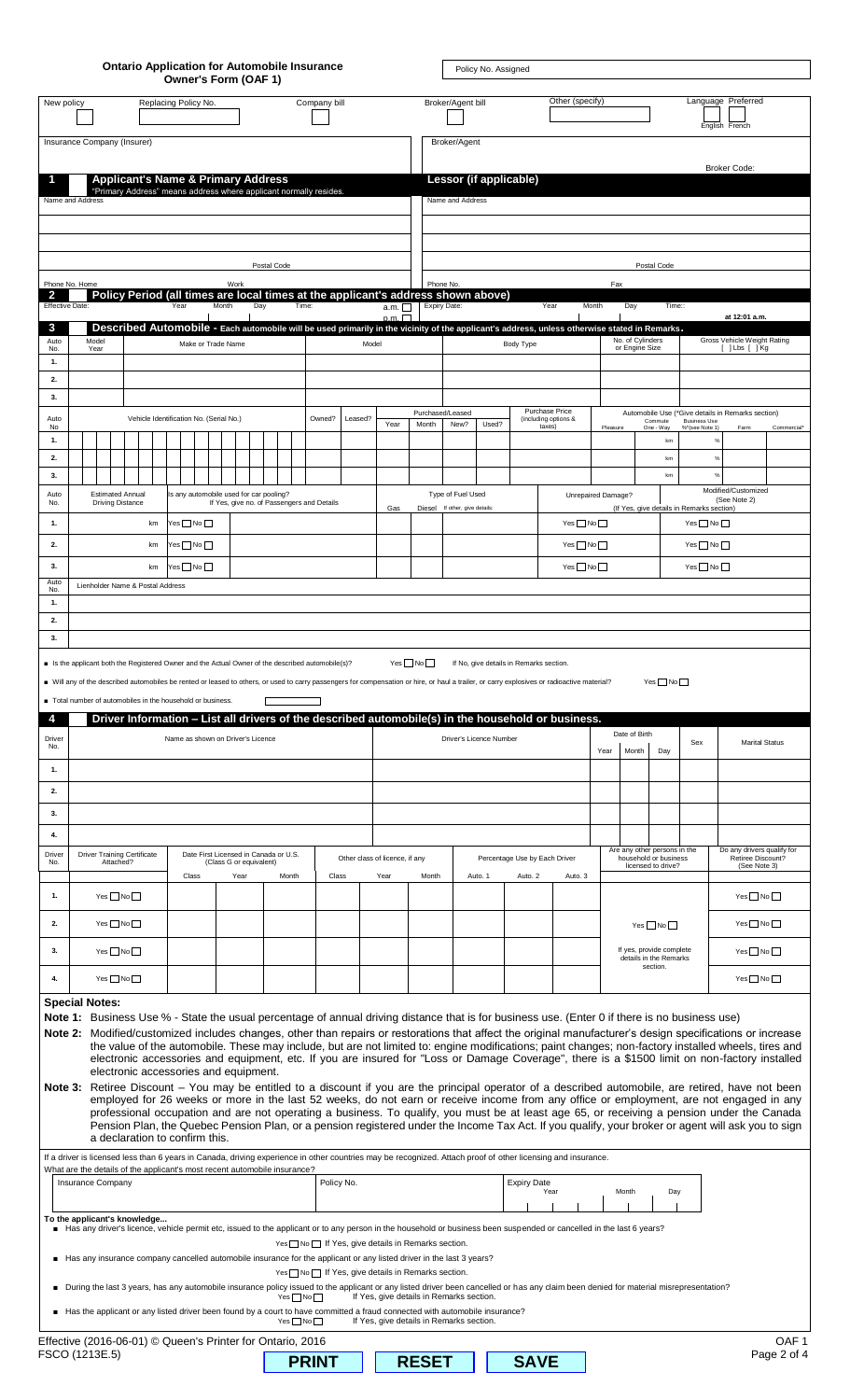| 5             |                                                             |                                                               |                    |                                |                                                                                                 |    |                                                | <b>Previous Accidents and Insurance Claims</b>                                                                                                         |              |                                 |                                                                                                                                                   |              |        |                                                   |                     |                                            |                                                                                                                                                                                                                                                                                                                                                                                                                      |                              |                              |  |
|---------------|-------------------------------------------------------------|---------------------------------------------------------------|--------------------|--------------------------------|-------------------------------------------------------------------------------------------------|----|------------------------------------------------|--------------------------------------------------------------------------------------------------------------------------------------------------------|--------------|---------------------------------|---------------------------------------------------------------------------------------------------------------------------------------------------|--------------|--------|---------------------------------------------------|---------------------|--------------------------------------------|----------------------------------------------------------------------------------------------------------------------------------------------------------------------------------------------------------------------------------------------------------------------------------------------------------------------------------------------------------------------------------------------------------------------|------------------------------|------------------------------|--|
|               |                                                             |                                                               |                    |                                |                                                                                                 |    |                                                |                                                                                                                                                        |              |                                 |                                                                                                                                                   |              |        |                                                   |                     |                                            | Give details of all accidents or claims arising from the ownership, use or operation of any automobile by the applicant or any listed driver during the last 6 years. The coverages are: BI - Bodily Injury, PD -<br>Property Damage, AB - Accident Benefits, DCPD - Direct Compensation - Property Damage, UA - Uninsured Automobile, Coll- Collision, AP - All Perils, Comp - Comprehensive, SP - Specified Perils |                              |                              |  |
| Driver<br>No. | Auto<br>No                                                  | Date<br>Month<br>Day<br>Year                                  |                    |                                |                                                                                                 | BI | PD                                             | AB                                                                                                                                                     | <b>DCPD</b>  | Coverage Claim Paid Under<br>UA | Coll/AP                                                                                                                                           | Comp/SP      |        | Amount Paid or Estimate                           |                     | Details (Use Remarks section if necessary) |                                                                                                                                                                                                                                                                                                                                                                                                                      |                              |                              |  |
|               |                                                             |                                                               |                    |                                |                                                                                                 |    |                                                |                                                                                                                                                        |              |                                 |                                                                                                                                                   |              |        |                                                   |                     |                                            |                                                                                                                                                                                                                                                                                                                                                                                                                      |                              |                              |  |
|               |                                                             |                                                               |                    |                                |                                                                                                 |    |                                                |                                                                                                                                                        |              |                                 |                                                                                                                                                   |              |        |                                                   |                     |                                            |                                                                                                                                                                                                                                                                                                                                                                                                                      |                              |                              |  |
|               |                                                             |                                                               |                    |                                |                                                                                                 |    |                                                |                                                                                                                                                        |              |                                 |                                                                                                                                                   |              |        |                                                   |                     |                                            |                                                                                                                                                                                                                                                                                                                                                                                                                      |                              |                              |  |
|               |                                                             |                                                               |                    |                                |                                                                                                 |    |                                                |                                                                                                                                                        |              |                                 |                                                                                                                                                   |              |        |                                                   |                     |                                            |                                                                                                                                                                                                                                                                                                                                                                                                                      |                              |                              |  |
|               |                                                             |                                                               |                    |                                |                                                                                                 |    |                                                |                                                                                                                                                        |              |                                 |                                                                                                                                                   |              |        |                                                   |                     |                                            |                                                                                                                                                                                                                                                                                                                                                                                                                      |                              |                              |  |
|               |                                                             |                                                               |                    |                                |                                                                                                 |    |                                                |                                                                                                                                                        |              |                                 |                                                                                                                                                   |              |        |                                                   |                     |                                            |                                                                                                                                                                                                                                                                                                                                                                                                                      |                              |                              |  |
| 6             |                                                             |                                                               |                    |                                | <b>History of Convictions</b>                                                                   |    |                                                |                                                                                                                                                        |              |                                 |                                                                                                                                                   |              |        |                                                   |                     |                                            |                                                                                                                                                                                                                                                                                                                                                                                                                      |                              |                              |  |
| Driver        |                                                             |                                                               | Date Convicted     |                                |                                                                                                 |    |                                                |                                                                                                                                                        |              |                                 | Give details of all convictions of the applicant and any listed driver arising from the operation of any automobile in the last 3 years.          |              | Driver |                                                   | Date Convicted      |                                            |                                                                                                                                                                                                                                                                                                                                                                                                                      |                              |                              |  |
| No.           | Year                                                        |                                                               | Month              | Day                            |                                                                                                 |    |                                                | Details (Use Remarks section if necessary)                                                                                                             |              |                                 |                                                                                                                                                   |              | No     | Year                                              | Month               | Day                                        | Details (Use Remarks section if necessary)                                                                                                                                                                                                                                                                                                                                                                           |                              |                              |  |
|               |                                                             |                                                               |                    |                                |                                                                                                 |    |                                                |                                                                                                                                                        |              |                                 |                                                                                                                                                   |              |        |                                                   |                     |                                            |                                                                                                                                                                                                                                                                                                                                                                                                                      |                              |                              |  |
|               |                                                             |                                                               |                    |                                |                                                                                                 |    |                                                |                                                                                                                                                        |              |                                 |                                                                                                                                                   |              |        |                                                   |                     |                                            |                                                                                                                                                                                                                                                                                                                                                                                                                      |                              |                              |  |
|               |                                                             |                                                               |                    |                                |                                                                                                 |    |                                                |                                                                                                                                                        |              |                                 |                                                                                                                                                   |              |        |                                                   |                     |                                            |                                                                                                                                                                                                                                                                                                                                                                                                                      |                              |                              |  |
|               |                                                             |                                                               |                    |                                |                                                                                                 |    |                                                |                                                                                                                                                        |              |                                 |                                                                                                                                                   |              |        |                                                   |                     |                                            |                                                                                                                                                                                                                                                                                                                                                                                                                      |                              |                              |  |
|               |                                                             |                                                               |                    |                                |                                                                                                 |    |                                                |                                                                                                                                                        |              |                                 |                                                                                                                                                   |              |        |                                                   |                     |                                            |                                                                                                                                                                                                                                                                                                                                                                                                                      |                              |                              |  |
|               |                                                             |                                                               |                    |                                |                                                                                                 |    |                                                |                                                                                                                                                        |              |                                 |                                                                                                                                                   |              |        |                                                   |                     |                                            |                                                                                                                                                                                                                                                                                                                                                                                                                      |                              |                              |  |
|               |                                                             |                                                               |                    |                                |                                                                                                 |    |                                                |                                                                                                                                                        |              |                                 |                                                                                                                                                   |              |        |                                                   |                     |                                            |                                                                                                                                                                                                                                                                                                                                                                                                                      |                              |                              |  |
|               |                                                             |                                                               |                    |                                |                                                                                                 |    |                                                |                                                                                                                                                        |              |                                 | Rating Information - AGENT/BROKER AND COMPANY USE ONLY                                                                                            |              |        |                                                   |                     |                                            |                                                                                                                                                                                                                                                                                                                                                                                                                      |                              |                              |  |
| Auto<br>No.   | Class                                                       |                                                               | BI                 | PD                             | <b>Driving Record</b><br>AB                                                                     |    | <b>DCPD</b>                                    | Coll/AP                                                                                                                                                |              | Driver No.<br>Princ.            | Sec.                                                                                                                                              | Description  |        | At-Fault Claim Surcharges                         |                     | $\%$                                       | Description                                                                                                                                                                                                                                                                                                                                                                                                          | <b>Conviction Surcharges</b> | $\%$                         |  |
| 1.            |                                                             |                                                               |                    |                                |                                                                                                 |    |                                                |                                                                                                                                                        |              |                                 |                                                                                                                                                   |              |        |                                                   |                     |                                            |                                                                                                                                                                                                                                                                                                                                                                                                                      |                              |                              |  |
| 2.            |                                                             |                                                               |                    |                                |                                                                                                 |    |                                                |                                                                                                                                                        |              |                                 |                                                                                                                                                   |              |        |                                                   |                     |                                            |                                                                                                                                                                                                                                                                                                                                                                                                                      |                              |                              |  |
| 3.<br>Auto    |                                                             | <b>List Price New</b>                                         |                    |                                |                                                                                                 |    |                                                |                                                                                                                                                        | Rate Group   |                                 |                                                                                                                                                   |              |        |                                                   |                     |                                            |                                                                                                                                                                                                                                                                                                                                                                                                                      | Discounts                    |                              |  |
| No.<br>1.     |                                                             |                                                               |                    | Vehicle Code                   |                                                                                                 | AB |                                                | <b>DCPD</b>                                                                                                                                            |              | Coll/AP                         |                                                                                                                                                   | Comp/SP      |        | Location                                          | Territory           |                                            |                                                                                                                                                                                                                                                                                                                                                                                                                      | Description and Percentage   |                              |  |
| 2.            |                                                             |                                                               |                    |                                |                                                                                                 |    |                                                |                                                                                                                                                        |              |                                 |                                                                                                                                                   |              |        |                                                   |                     |                                            |                                                                                                                                                                                                                                                                                                                                                                                                                      |                              |                              |  |
| 3.            |                                                             |                                                               |                    |                                |                                                                                                 |    |                                                |                                                                                                                                                        |              |                                 |                                                                                                                                                   |              |        |                                                   |                     |                                            |                                                                                                                                                                                                                                                                                                                                                                                                                      |                              |                              |  |
| 8             |                                                             |                                                               |                    |                                |                                                                                                 |    |                                                |                                                                                                                                                        |              |                                 | Insurance Coverages Applied For - Read Page 1 of this form before completing this section.                                                        |              |        |                                                   |                     |                                            |                                                                                                                                                                                                                                                                                                                                                                                                                      |                              |                              |  |
|               |                                                             |                                                               |                    |                                |                                                                                                 |    |                                                |                                                                                                                                                        |              |                                 | <b>Automobile 1</b>                                                                                                                               |              |        |                                                   | <b>Automobile 2</b> |                                            | <b>Automobile 3</b>                                                                                                                                                                                                                                                                                                                                                                                                  |                              | Occasional<br>Driver Premium |  |
|               |                                                             | Liability                                                     |                    |                                |                                                                                                 |    |                                                |                                                                                                                                                        |              |                                 | Limit (000s)                                                                                                                                      | Premium      |        | Limit (000s)                                      |                     | Premium                                    | Limit (000s)                                                                                                                                                                                                                                                                                                                                                                                                         | Premium                      |                              |  |
|               |                                                             | <b>Bodily Injury</b><br>Property Damage                       |                    |                                |                                                                                                 |    |                                                |                                                                                                                                                        |              |                                 |                                                                                                                                                   |              |        |                                                   |                     |                                            |                                                                                                                                                                                                                                                                                                                                                                                                                      |                              |                              |  |
|               |                                                             |                                                               |                    |                                | <b>Accident Benefits (Standard Benefits)</b>                                                    |    |                                                |                                                                                                                                                        |              |                                 |                                                                                                                                                   |              |        |                                                   |                     |                                            |                                                                                                                                                                                                                                                                                                                                                                                                                      |                              |                              |  |
|               |                                                             |                                                               |                    | $( \sqrt{})$ Coverage Required | <b>Optional Increased Accident Benefits</b>                                                     |    |                                                |                                                                                                                                                        |              |                                 |                                                                                                                                                   |              |        |                                                   |                     |                                            |                                                                                                                                                                                                                                                                                                                                                                                                                      |                              |                              |  |
|               |                                                             |                                                               |                    |                                |                                                                                                 |    | Income Replacement (\$600/\$800/\$1,000)       |                                                                                                                                                        |              | (up to \$<br>per week)          |                                                                                                                                                   |              |        | (up to $$$<br>per week)                           |                     |                                            | (up to \$<br>per week)                                                                                                                                                                                                                                                                                                                                                                                               |                              |                              |  |
|               |                                                             |                                                               |                    |                                | $($130,000/\$1,000,000)$                                                                        |    | Medical, Rehabilitation & Attendant Care       |                                                                                                                                                        |              |                                 |                                                                                                                                                   |              |        | As stated in<br>Section 4 of Policy               |                     |                                            |                                                                                                                                                                                                                                                                                                                                                                                                                      |                              |                              |  |
|               |                                                             |                                                               |                    |                                |                                                                                                 |    | added to Standard Benefit or Optional Medical, | Optional Catastrophic Impairment (additional \$1,000,000                                                                                               |              |                                 | As stated in<br>Section 4 of Policy                                                                                                               |              |        |                                                   |                     |                                            | As stated in<br>Section 4 of Policy                                                                                                                                                                                                                                                                                                                                                                                  |                              |                              |  |
|               |                                                             |                                                               |                    |                                |                                                                                                 |    | Rehabilitation & Attendant Care Benefit)       |                                                                                                                                                        |              |                                 |                                                                                                                                                   |              |        |                                                   |                     |                                            |                                                                                                                                                                                                                                                                                                                                                                                                                      |                              |                              |  |
|               |                                                             | Caregiver, Housekeeping & Home Maintenance<br>Death & Funeral |                    |                                |                                                                                                 |    |                                                |                                                                                                                                                        |              |                                 |                                                                                                                                                   |              |        |                                                   |                     |                                            |                                                                                                                                                                                                                                                                                                                                                                                                                      |                              |                              |  |
|               | Dependant Care<br>Indexation Benefit (Consumer Price Index) |                                                               |                    |                                |                                                                                                 |    |                                                |                                                                                                                                                        |              |                                 |                                                                                                                                                   |              |        |                                                   |                     |                                            |                                                                                                                                                                                                                                                                                                                                                                                                                      |                              |                              |  |
|               |                                                             | <b>Uninsured Automobile</b>                                   |                    |                                |                                                                                                 |    |                                                |                                                                                                                                                        |              |                                 | As stated in                                                                                                                                      |              |        | As stated in                                      |                     |                                            | As stated in                                                                                                                                                                                                                                                                                                                                                                                                         |                              |                              |  |
|               |                                                             |                                                               |                    |                                |                                                                                                 |    |                                                |                                                                                                                                                        |              |                                 | Section 5 of Policy                                                                                                                               |              |        | Section 5 of Policy                               |                     |                                            | Section 5 of Policy                                                                                                                                                                                                                                                                                                                                                                                                  |                              |                              |  |
|               |                                                             |                                                               |                    |                                | <b>Direct Compensation-Property Damage</b>                                                      |    |                                                | This policy contains a partial payment of recovery clause for property damage<br>if a deductible is specified for Direct Compensation-Property Damage. |              |                                 | Deductible                                                                                                                                        |              |        | Deductible                                        |                     |                                            | Deductible                                                                                                                                                                                                                                                                                                                                                                                                           |                              |                              |  |
|               |                                                             |                                                               |                    |                                |                                                                                                 |    |                                                |                                                                                                                                                        |              |                                 |                                                                                                                                                   |              |        |                                                   |                     |                                            |                                                                                                                                                                                                                                                                                                                                                                                                                      |                              |                              |  |
|               |                                                             |                                                               | Loss or Damage*    |                                |                                                                                                 |    |                                                |                                                                                                                                                        |              |                                 | Deductible                                                                                                                                        | Premium      |        | Deductible                                        |                     | Premium                                    | Deductible                                                                                                                                                                                                                                                                                                                                                                                                           | Premium                      | Premium                      |  |
|               |                                                             |                                                               |                    |                                | Specified Perils (excluding Collision or Upset)<br>Comprehensive (excluding Collision or Upset) |    |                                                |                                                                                                                                                        |              |                                 |                                                                                                                                                   |              |        |                                                   |                     |                                            |                                                                                                                                                                                                                                                                                                                                                                                                                      |                              |                              |  |
|               |                                                             |                                                               | Collision or Upset |                                |                                                                                                 |    |                                                |                                                                                                                                                        |              |                                 |                                                                                                                                                   |              |        |                                                   |                     |                                            |                                                                                                                                                                                                                                                                                                                                                                                                                      |                              |                              |  |
|               |                                                             | All Perils                                                    |                    |                                |                                                                                                 |    |                                                |                                                                                                                                                        |              |                                 |                                                                                                                                                   |              |        |                                                   |                     |                                            |                                                                                                                                                                                                                                                                                                                                                                                                                      |                              |                              |  |
|               |                                                             |                                                               |                    |                                | Policy Change Forms (Name & No.)                                                                |    |                                                |                                                                                                                                                        |              |                                 | * This policy contains a partial payment of loss clause. A deductible applies for each claim except as stated in your policy.<br>Deductible/Limit | Premium      |        |                                                   | Deductible/Limit    | Premium                                    | Deductible/Limit                                                                                                                                                                                                                                                                                                                                                                                                     | Premium                      | Premium                      |  |
|               |                                                             |                                                               |                    |                                | Family Protection Coverage -OPCF 44R                                                            |    |                                                | $Yes \blacksquare$ No $\square$                                                                                                                        |              |                                 | LIMIT SAME AS LIABILITY UNLESS<br>OTHERWISE NOTED                                                                                                 |              |        | LIMIT SAME AS LIABILITY UNLESS<br>OTHERWISE NOTED |                     |                                            | LIMIT SAME AS LIABILITY UNLESS<br>OTHERWISE NOTED                                                                                                                                                                                                                                                                                                                                                                    |                              |                              |  |
|               |                                                             |                                                               |                    |                                |                                                                                                 |    |                                                |                                                                                                                                                        |              |                                 |                                                                                                                                                   |              |        |                                                   |                     |                                            |                                                                                                                                                                                                                                                                                                                                                                                                                      |                              |                              |  |
|               |                                                             |                                                               |                    |                                |                                                                                                 |    |                                                |                                                                                                                                                        |              |                                 |                                                                                                                                                   |              |        |                                                   |                     |                                            |                                                                                                                                                                                                                                                                                                                                                                                                                      |                              |                              |  |
|               |                                                             |                                                               |                    |                                |                                                                                                 |    |                                                |                                                                                                                                                        |              |                                 |                                                                                                                                                   |              |        |                                                   |                     |                                            |                                                                                                                                                                                                                                                                                                                                                                                                                      |                              |                              |  |
|               |                                                             |                                                               |                    |                                |                                                                                                 |    | <b>Total Premium Per Automobile</b>            |                                                                                                                                                        |              |                                 |                                                                                                                                                   |              |        |                                                   |                     |                                            |                                                                                                                                                                                                                                                                                                                                                                                                                      |                              |                              |  |
|               |                                                             |                                                               |                    |                                |                                                                                                 |    |                                                |                                                                                                                                                        |              |                                 |                                                                                                                                                   |              |        |                                                   |                     |                                            |                                                                                                                                                                                                                                                                                                                                                                                                                      |                              |                              |  |
|               |                                                             |                                                               |                    |                                |                                                                                                 |    |                                                |                                                                                                                                                        | <b>PRINT</b> |                                 |                                                                                                                                                   | <b>RESET</b> |        |                                                   | <b>SAVE</b>         |                                            |                                                                                                                                                                                                                                                                                                                                                                                                                      |                              |                              |  |